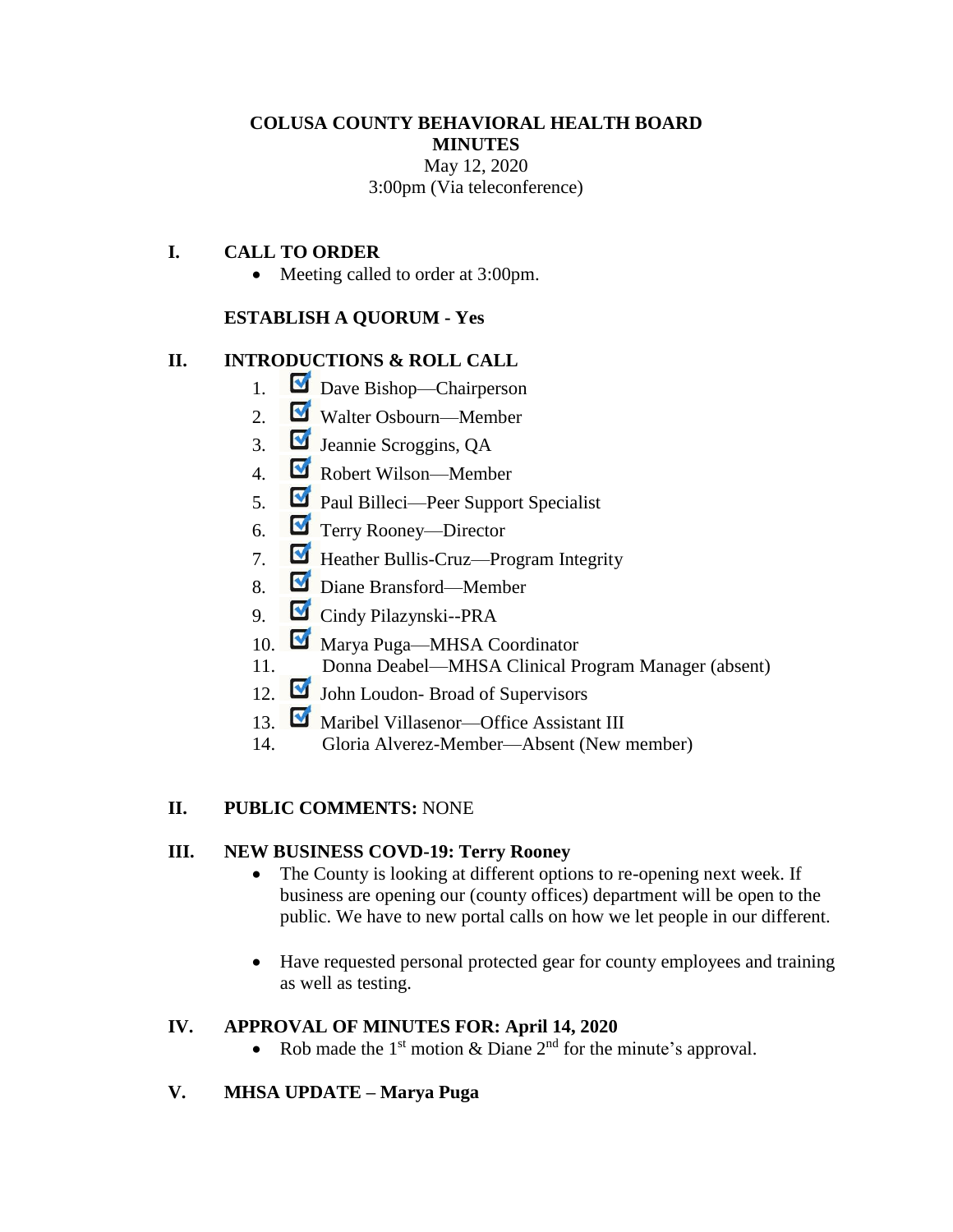- Got the budget for the 3 year plan for MHSA which is the one year, and the P.E.I plan.
- Terry & Donna will review then it goes into a 30 day review period.
- Dave asked if the pandemic will change or affect this plan. Terry informed the board that there is a proposal for a waiver to allow us to change some of the deadlines & some of the requirements on how the MHSA money is spent in order to allow us to spend the money more quickly in lieu of services.
- The web site has the power point.
- Donna is working with Amanda and Paul peer helpers on the can food drive.

# **VI. DIRECTOR'S REPORT** – **Terry Rooney**

- Planning for delivery services.
- Nothing else report.

# **VII. PROGRAM INTEGRITY** –**Heather Bullis-Cruz**

• Sent graphs with people requesting services. Due to CODV we had a reduction in the month of April then March. The wait time went up we are working on ideas on that.

### **VIII. QA COORDINATOR- Jeannie Scroggins**

E-mail Data we dropped on the # number clients for services.

# **IX. PRA – Cindy Pilaczynski**

 There were no grievances for the month of April did receive a couple of phone calls I just forward them.

### **X. SAFE HAVEN REPORT –Robert Wilson and Walter Osbourn**

- Nothing to report (Robert)
- Wally mentioned that the Peer Specialist have been doing great to our community.

### **XI. STATE REQUIRED CONTRACT REVIEW – Terry**

• Looking at some of our contracts with hospitals.

# **XII. CHAIRPERSONS REPORT – Dave Bishop**

• Keep up the good job.

# **XIII. COLUSA COUNTY BOARD OF SUPERVISOR'S REPORT-John Loudon**

Submitted the plan and application of the governor's for phase 2.